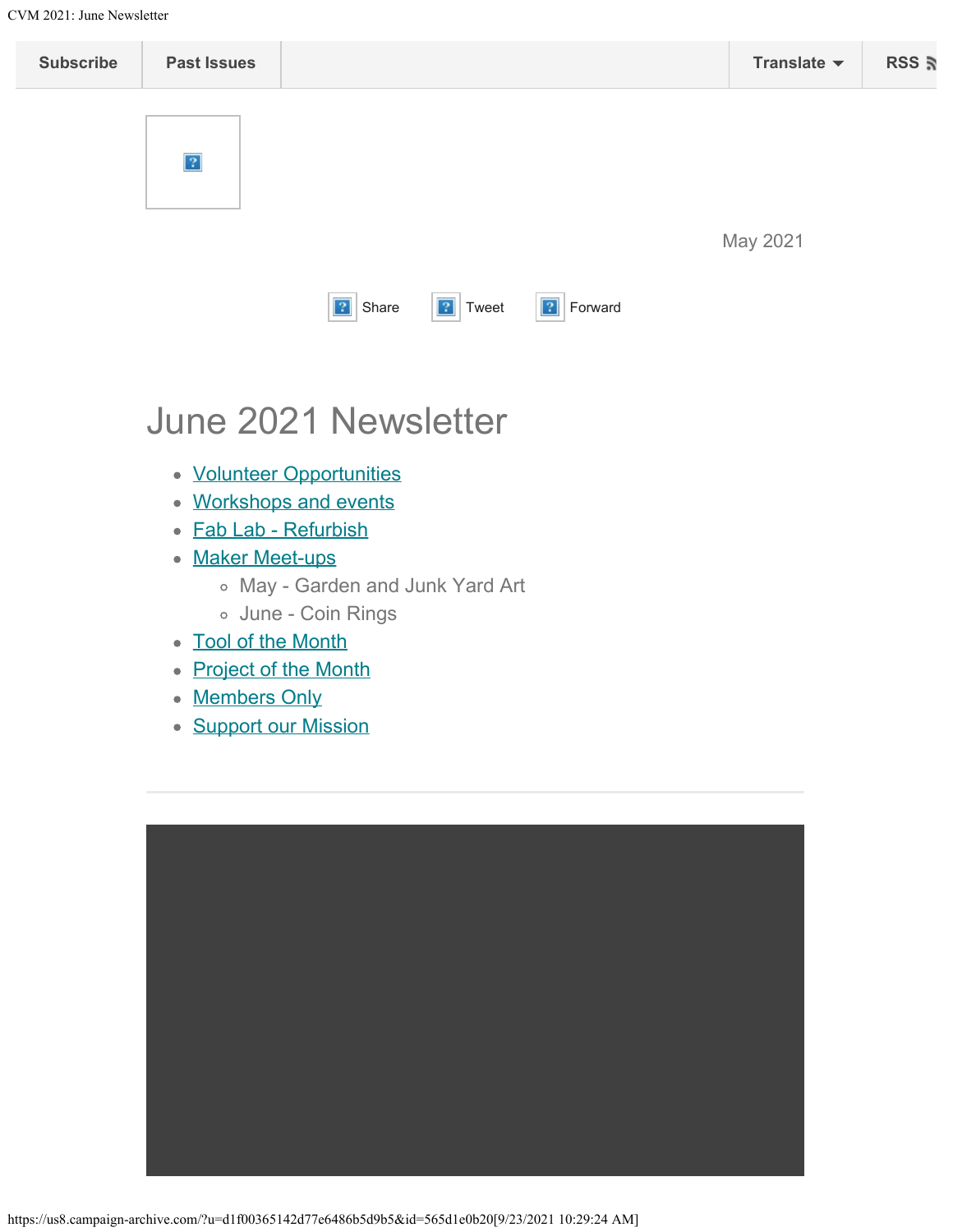**Volunteers** - If you have time on your hands, and maker skills you would like to share let us know. Even if you have more time than skill, come in to the shop and hang out. There is something to do for all skill levels, and you will learn new skills and meet interesting people. Volunteer email: [info@cedarvalleymakers.org](mailto:info@cedarvalleymakers.org)

#### *Work Shops and Events:*

**[Check the Events Page](https://www.cedarvalleymakers.org/events)** to find out about workshops and events at Cedar valley Makers. Come to our recurring series on Tuesdays and Thursdays 7 - 9. We will support digital, microcontrollers, and maker processes, such as 3d printing, laser cutting, and CNC. Otherwise, subcription members know there is always a second in the shop during scheduled events.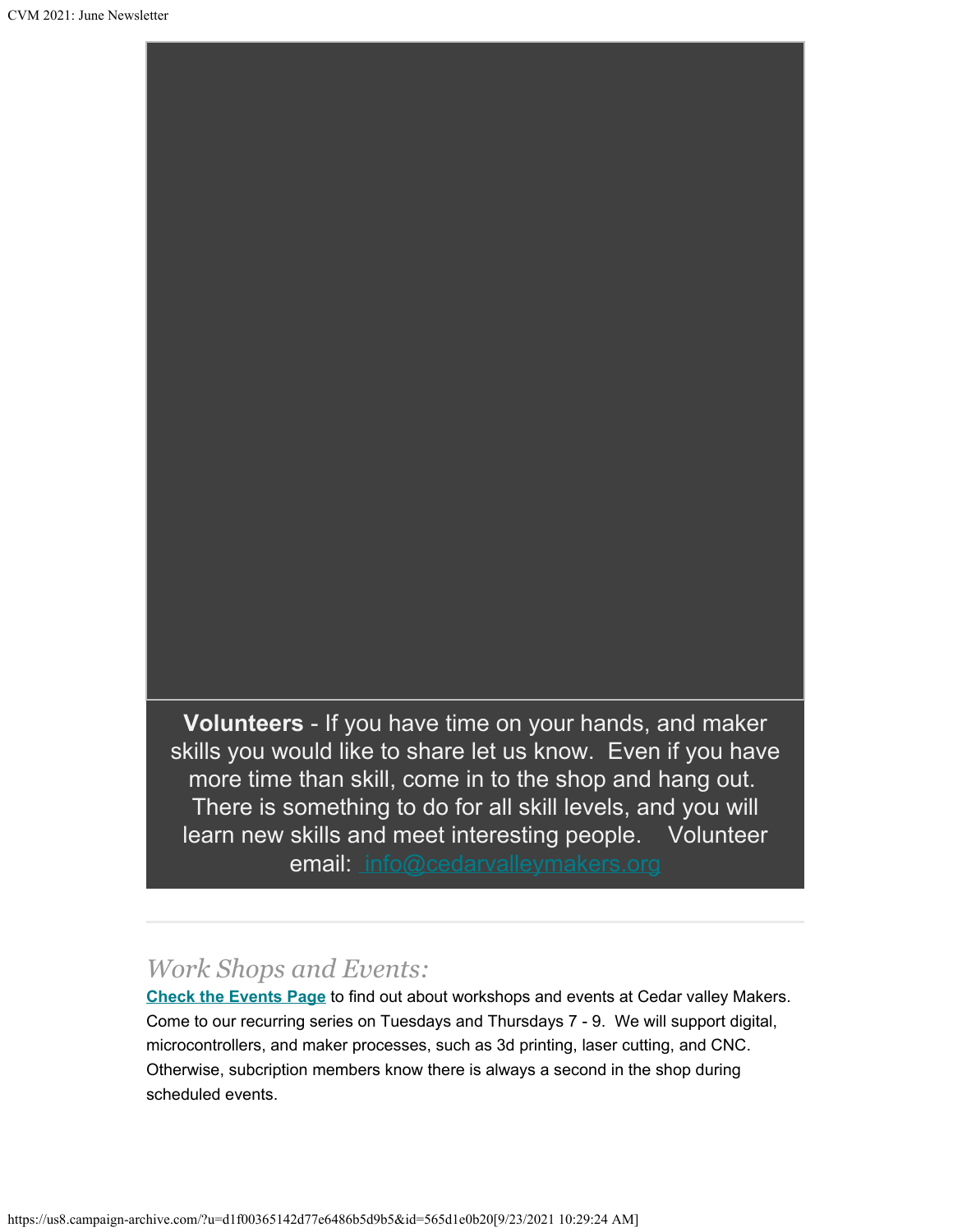<span id="page-2-0"></span>

If you or your community or interest group would like to schedule an event or meet in our Fab Lab, please inquire at

#### [info@cedarvalleymakers.org](mailto:info@cedarvalleymakers.org?subject=Can%20my%20group%20meet%20at%20the%20makerspace%3F).

Robotics Cubs, Rocket Clubs, Scouts and FFA, are just a few of the groups that have scheduled meetings at CVM.

The space has been re-organized with all of the digital software and tools to make your groups next S.T.E.A.M project top notch. Donations and community support make the space available no charge.

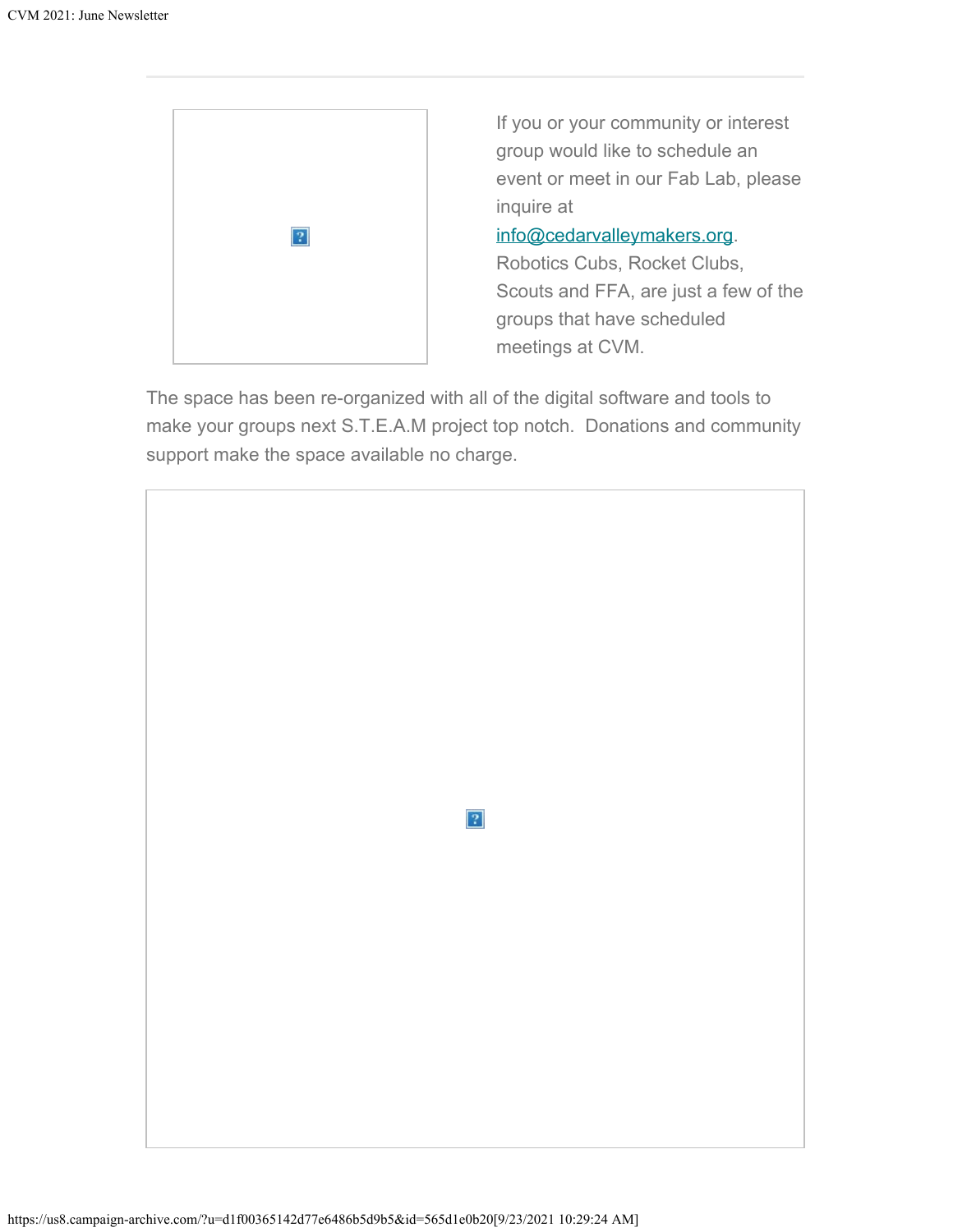

## **Maker Meet-ups**

May Meet-up Garden and Junk Yard Art:

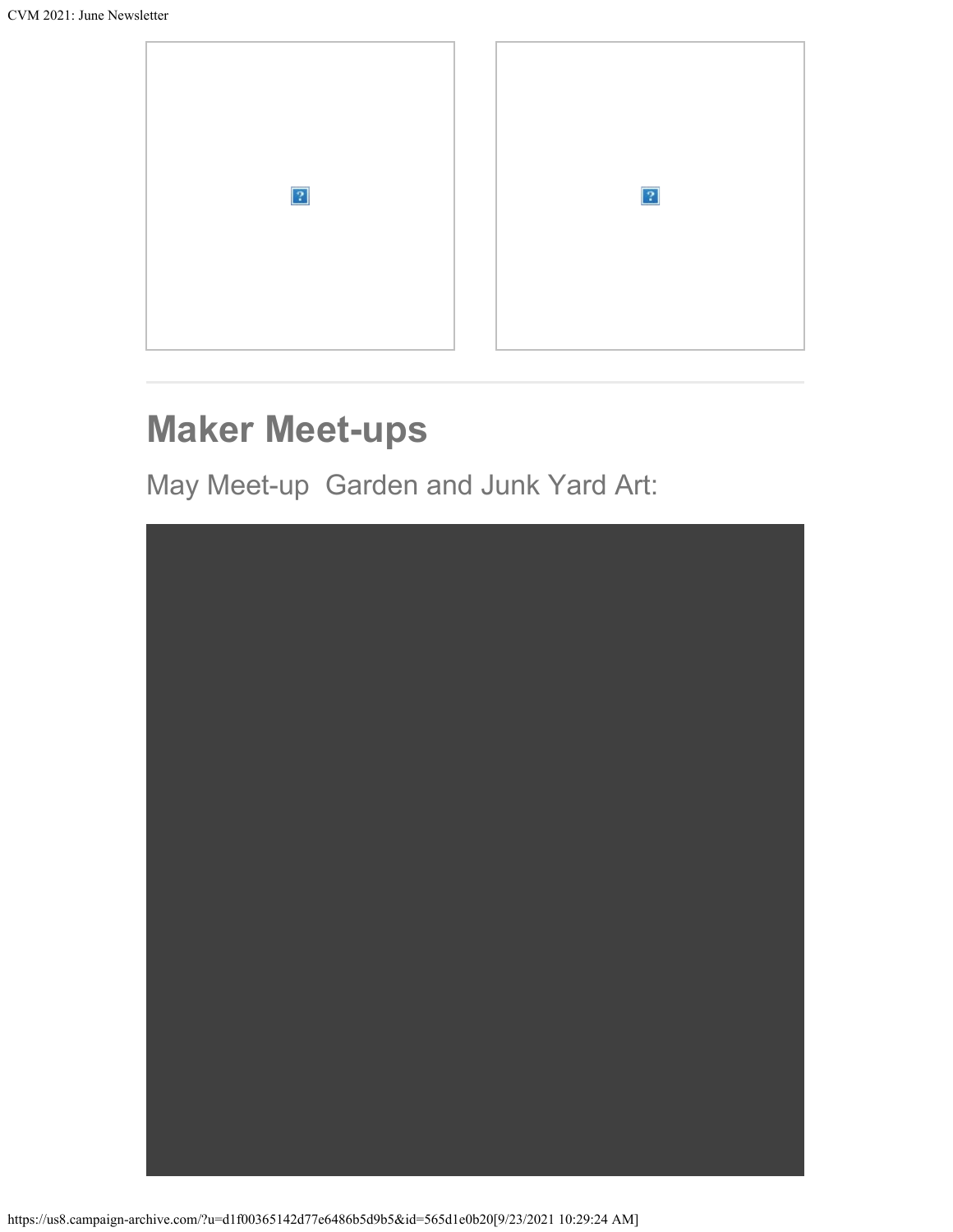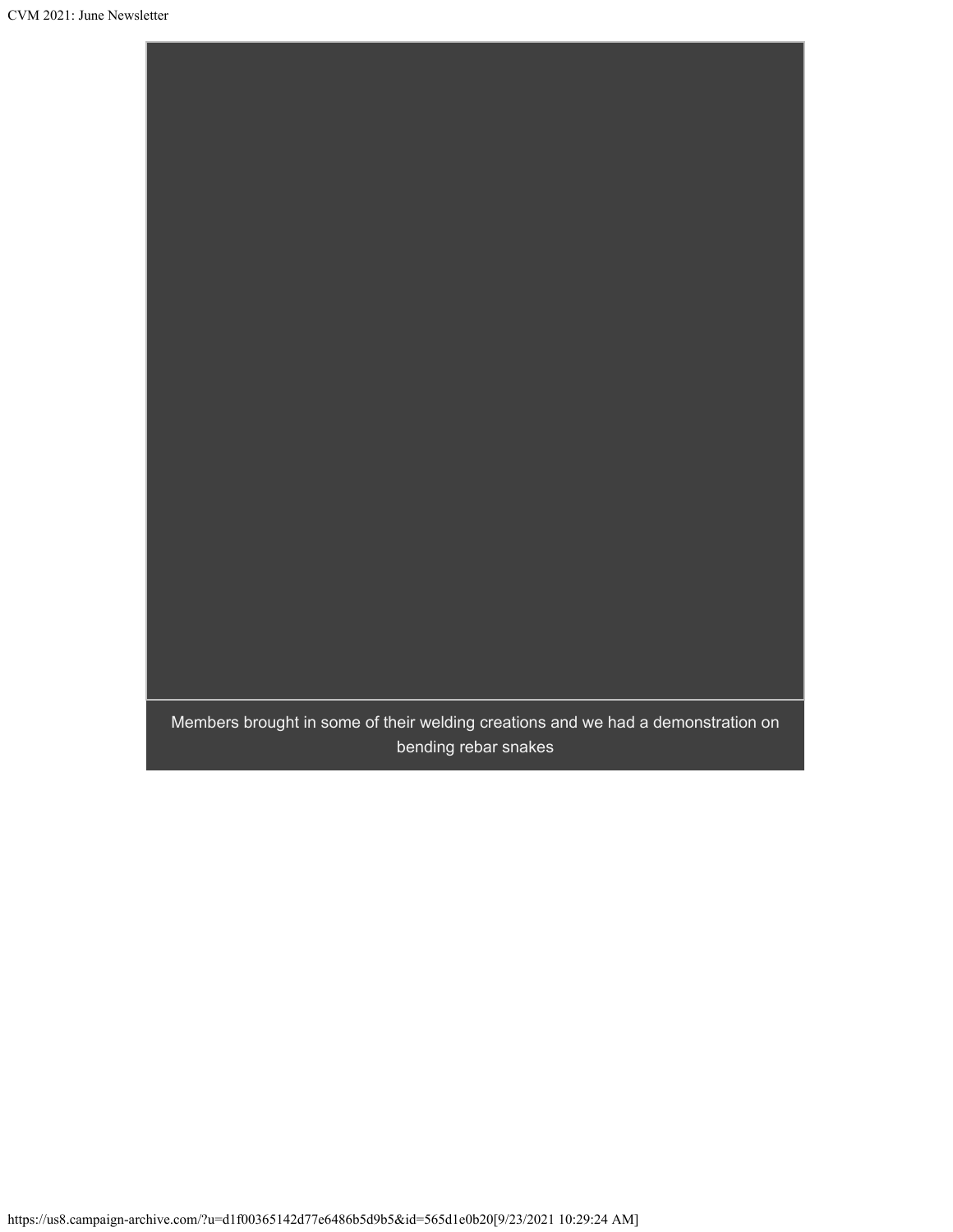

**June Maker Meetup** - How to make coin rings. Check the **events page** over the next few weeks for a date and time. Tentative, Saturday June 26.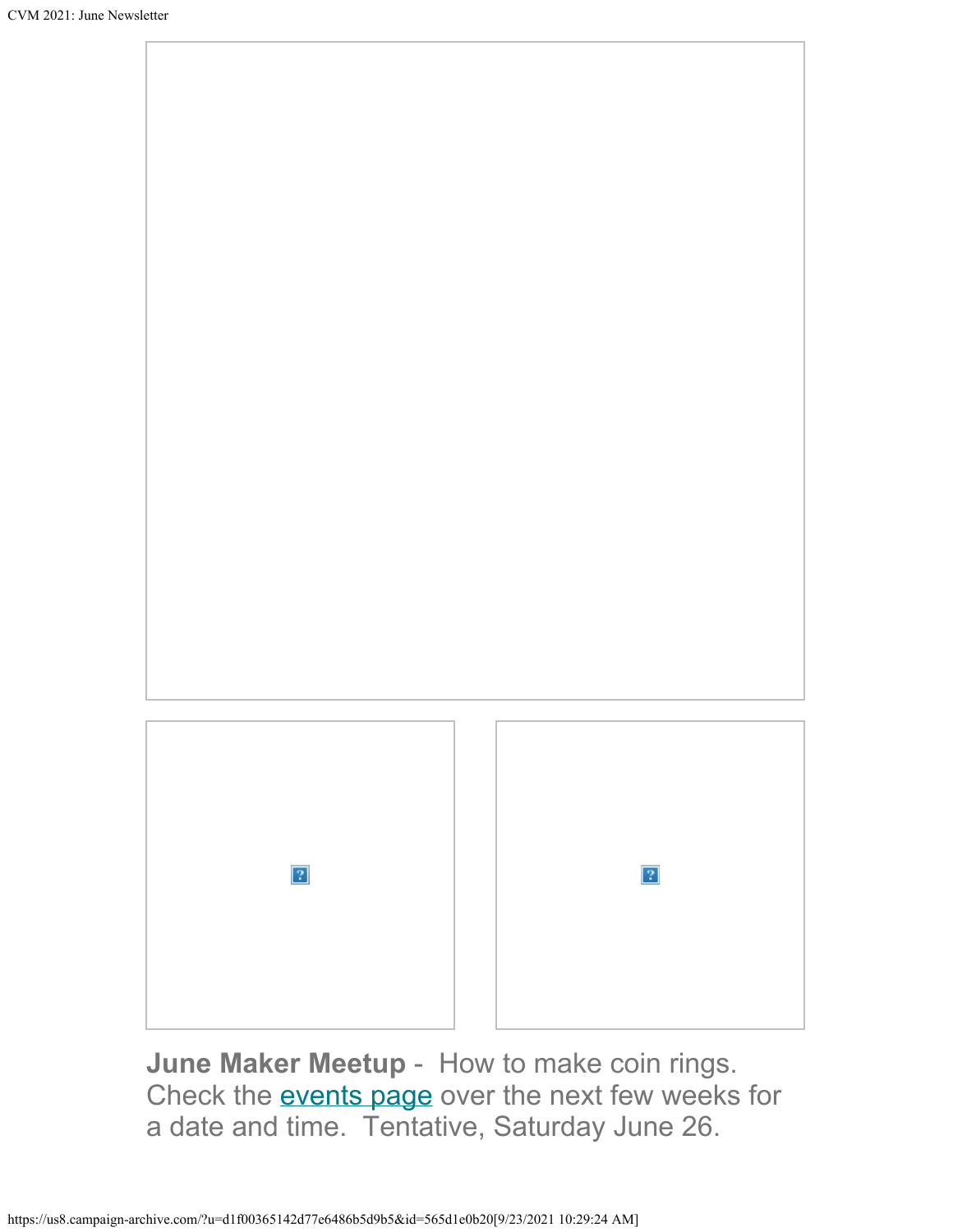

## **Tool of the Month**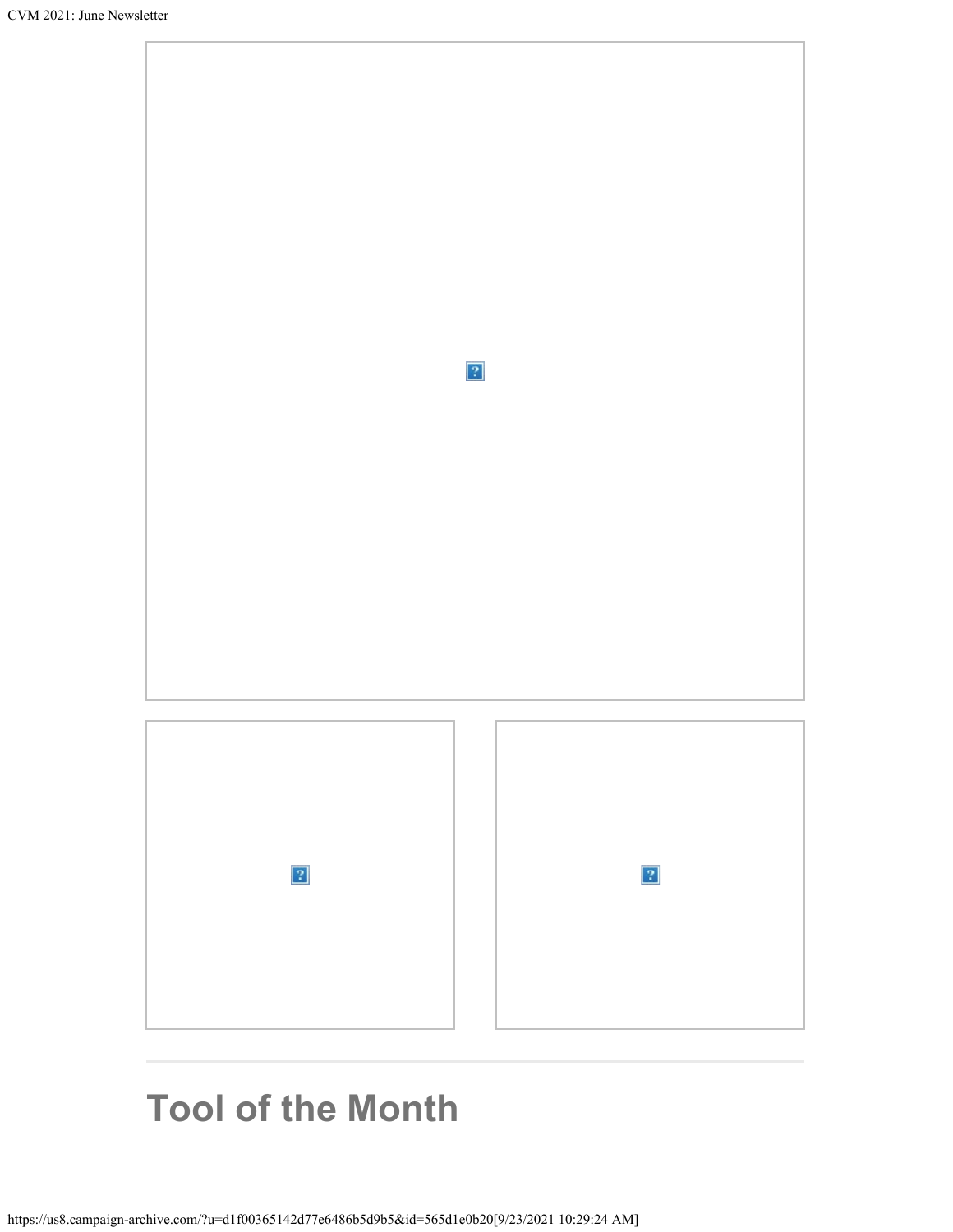

Often overlooked by woodworkers, the 1-2-3 block is a very handy tool for many carpentry and machine shop applications. We have a few of these blocks available in the Cedar Valley Makers Machine Shop. Check out [this](https://youtu.be/91XuX8hqfY0) [video](https://youtu.be/91XuX8hqfY0) to learn how you could use this in your project set up and construction. **Blocks are located in the machine shop in the bench drawer labeled 1-2-3 blocks.**

# **Project of the Month**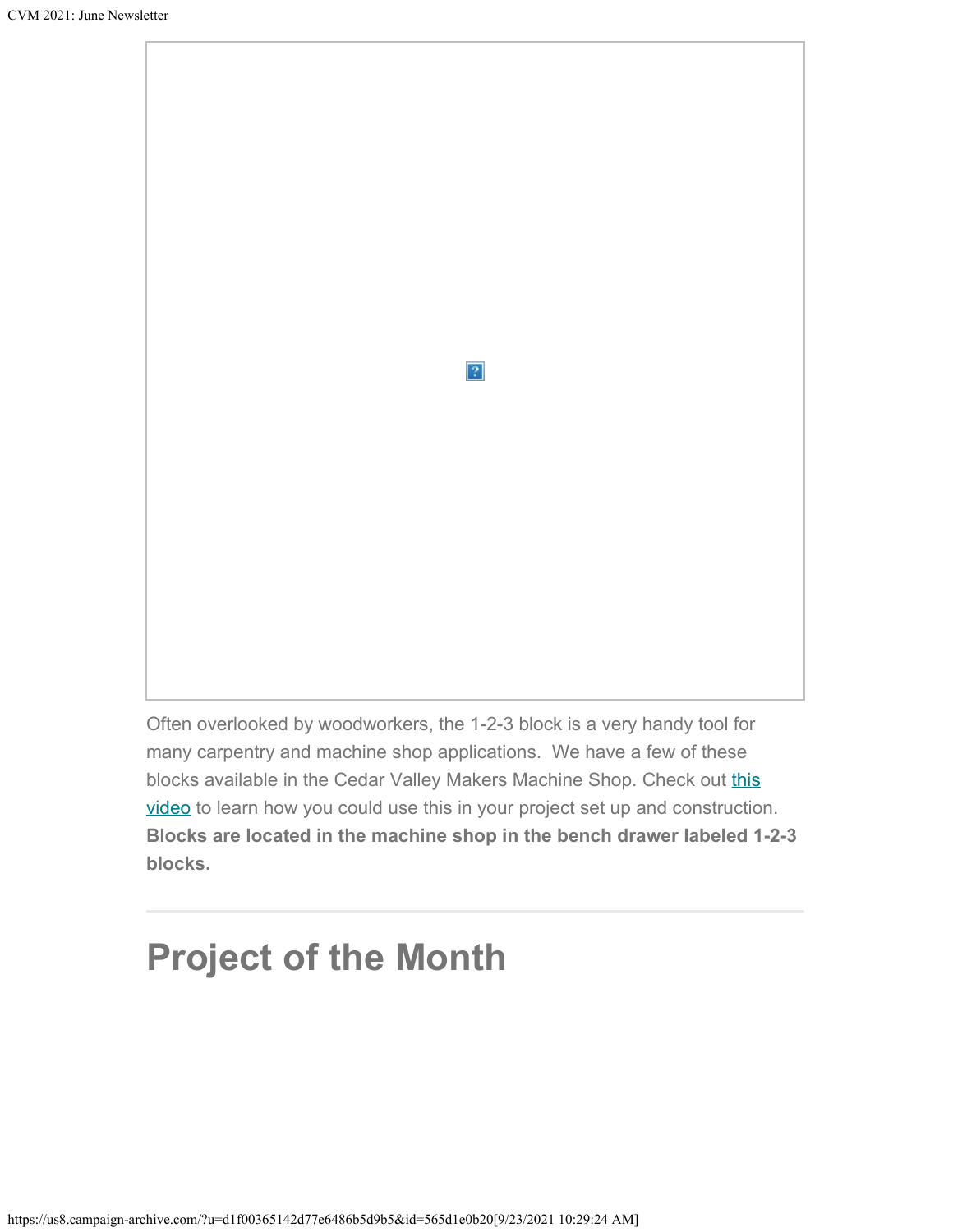



Another great project by Dick Zimmerman. Designed in VCarve, cut with the plasma CNC, welded, powder coat, and then planted. Beautiful!



**Fully vaccinated are no longer required to wear masks at the Cedar Valley Makers in accordance with the CDC and local ordinance. Otherwise, please continue to wear masks to protect yourself and others that cannot yet be vaccinated in an effort to put community spread behind us.**

**Construction Update:** Thank you all for your patience as the TechWorks Building has seen a major renovation over the last last year. The front entrance and the remaining windows should be complete by the end of June. With Lincoln Savings bank operating on the top two floors, we will see considerable more traffic in the building. There will be a security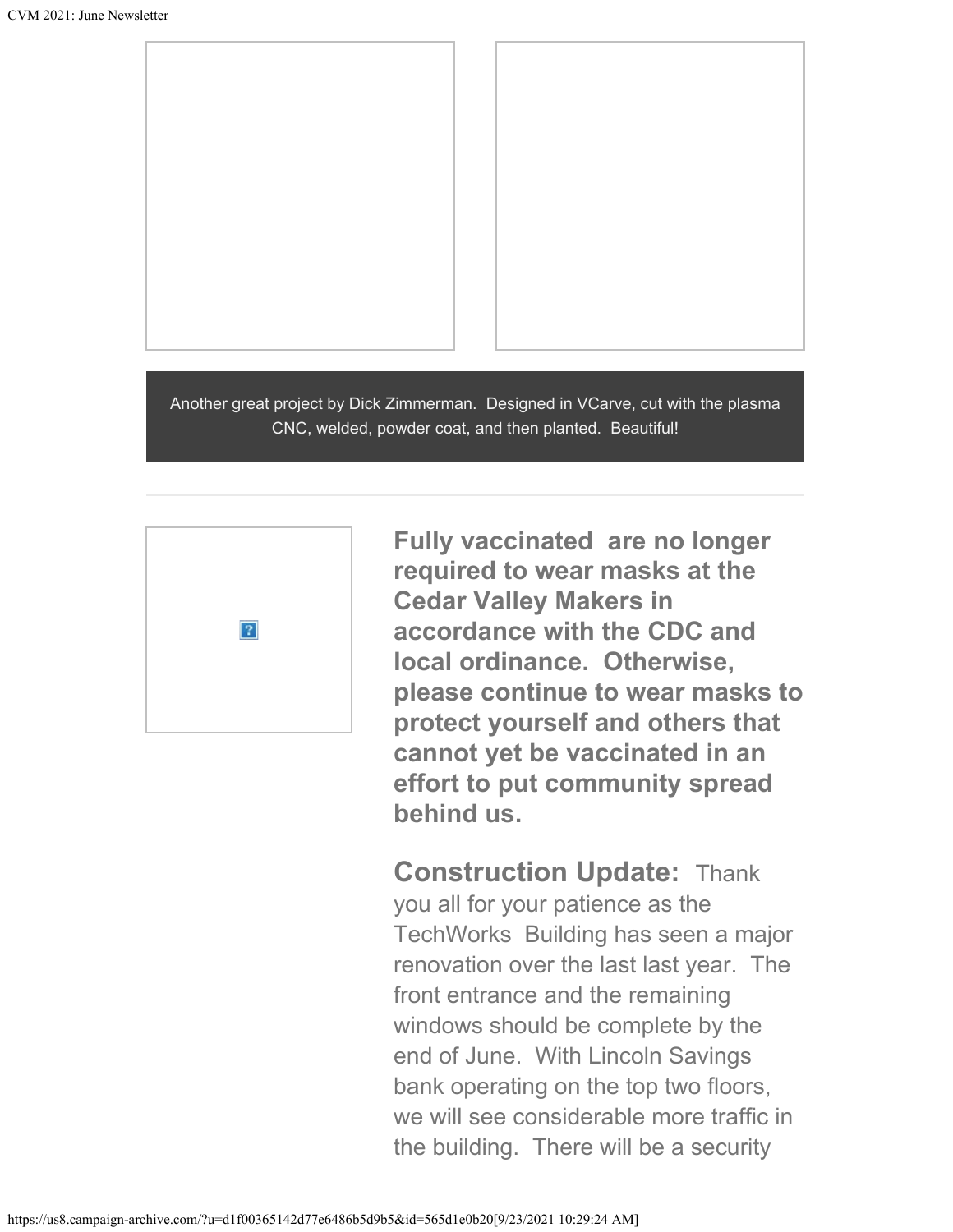presence during business hours, and RFID key access only to all of the areas but the makerspace on our 3rd floor. The plan is to allow passenger access to the freight elevator during business hours. If you experience issues or inconvenience as the dust settles and people move in, please let us know info@cedarvalleymaker.org. We will work through the issues as quickly as possible. Thanks again.

**[Proximity App](https://www.proximity.space/apps/) The proximity app can** be downloaded to your smart device, and allows scheduling time in the space and access using digital keys. Links to the app and more detailed instruction on entering a pin are in the access control [procedure that is](https://docs.google.com/document/d/18HC5n-TzWr5ynP8j1MGWK7xHu_oUE61Rvd1nA5EH2KA/edit?usp=sharing) [linked](https://docs.google.com/document/d/18HC5n-TzWr5ynP8j1MGWK7xHu_oUE61Rvd1nA5EH2KA/edit?usp=sharing). Doors can be unlocked for community groups and events for scheduled dates and times. To schedule, contact: [info@cedarvalleymakers.org](mailto:info@cedarvalleymakers.org?subject=Space%20access%20for%20event%20or%20group)

**Member Resources** - We have been updating the [member resource page on](https://www.cedarvalleymakers.org/resource-center) [the website weekly](https://www.cedarvalleymakers.org/resource-center) with guides, tutorials, and manuals. We also have a dedicated group of volunteers that are all too happy to give advice. If you are ready to start a project and would like some assistance, please do not hesitate to ask. [info@cedarvalleymakers.org](mailto:info@cedarvalleymakers.org)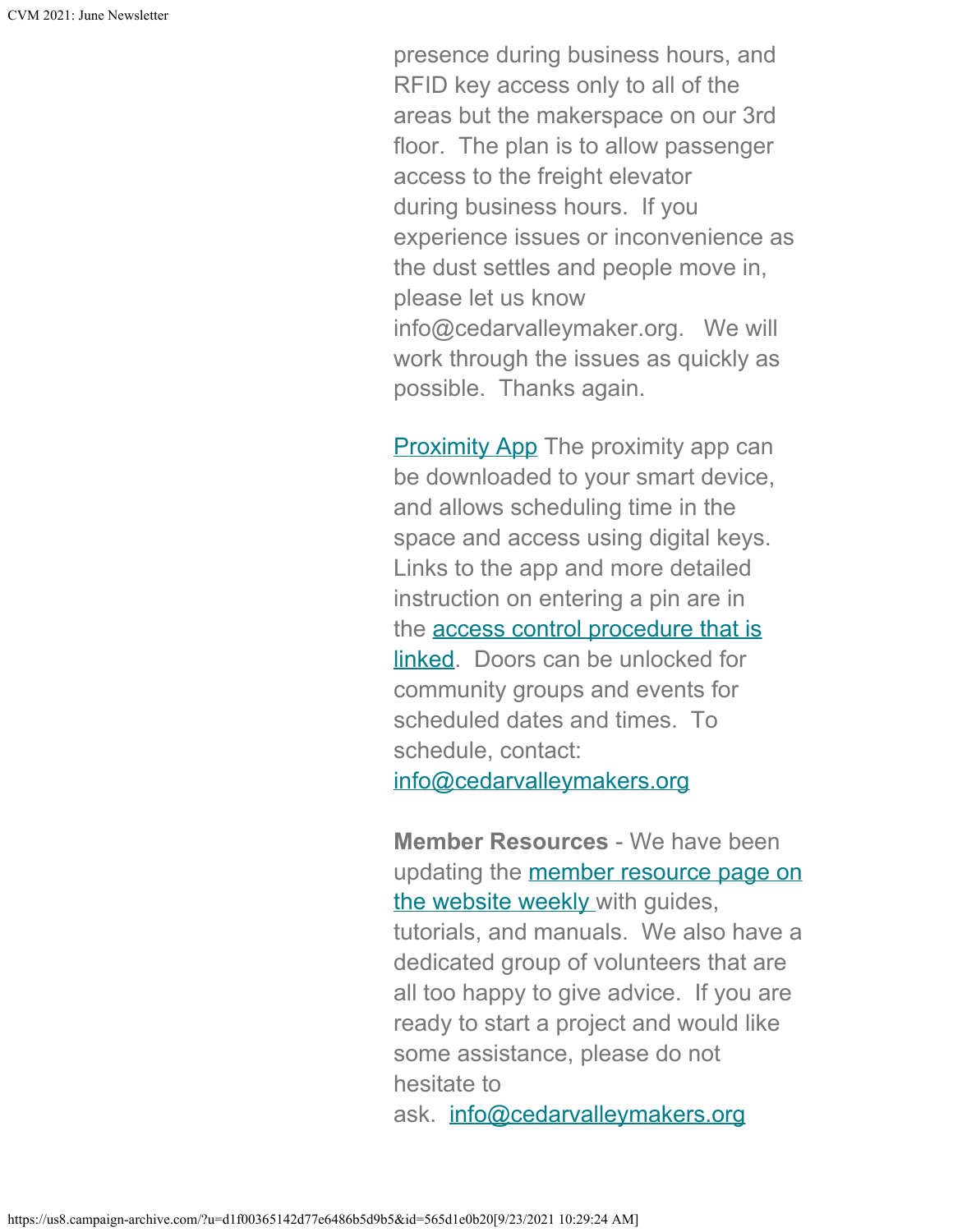### **Support Cedar Valley Makers**

It is amazing what a bunch of dedicated volunteers can do, but we only scratch the surface of CVM's potential. With your support we can do much more:

- Become a paying maker space member with a recurring monthly membership of \$40.00 and get full access to the shop and tools 24/7.
- Sign up for a community membership and volunteer to mentor, or help with workshops and events.
- If you have less time then money, consider becoming a friend of CVM with a tax deductible donation**.** Our goal is to have 150 friends willing to give us a small recurring donation. If that is you, support us through the [Community](https://www.cfneia.org/giving/give-today?fund=609)

#### **[The](https://www.cedarvalleymakers.org/Board-of-Directors/)** [Board](https://www.cedarvalleymakers.org/Board-of-Directors/) **[of Directors](https://www.cedarvalleymakers.org/Board-of-Directors/)**

**Our Mission:** To promote collaborative learning, creative design, and manufacturing for people of all ages and skill levels. We provide education by giving access to tools, machines and training inside our makerspace and by promoting and planning educational events that can forward scientific thinking, learning and entrepreneurial spirit for all members of our community.



*Copyright © 2021 Cedar Valley Makers, All rights reserved.*

Want to change how you receive these emails? You can [update your preferences](https://cedarvalleymakers.us8.list-manage.com/profile?u=d1f00365142d77e6486b5d9b5&id=ed104f5cdf&e=[UNIQID]&c=565d1e0b20) or [unsubscribe from this list.](https://cedarvalleymakers.us8.list-manage.com/unsubscribe?u=d1f00365142d77e6486b5d9b5&id=ed104f5cdf&e=[UNIQID]&c=565d1e0b20)